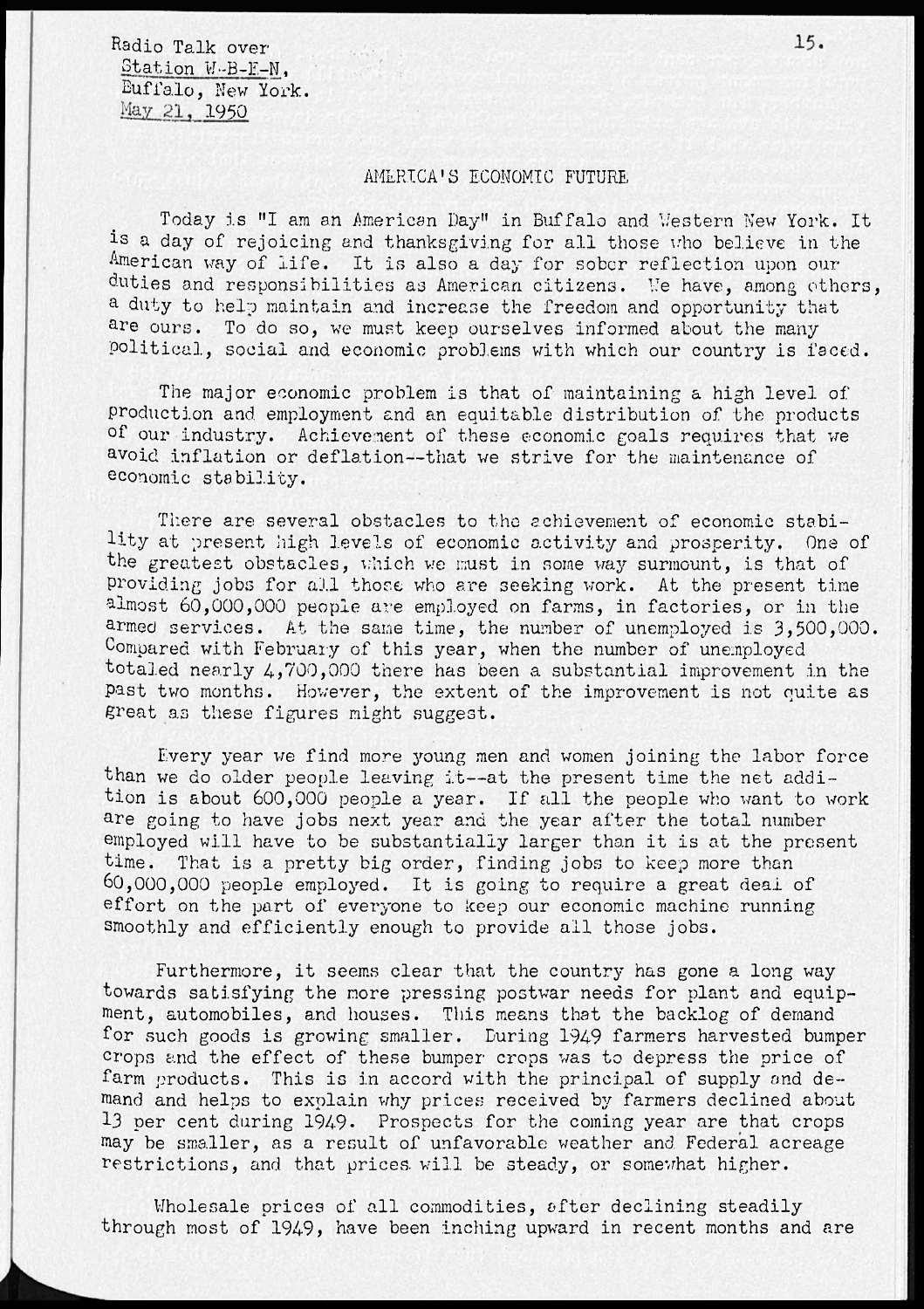now about 2 per cent above the level of last December. Meanwhile, disparities among prices of individual commodities still exist; the price of lumber, for example, is about three times what it was ten years ago, while the average price of other building materials is somewhat less than twice what it was just before the war. Such price disparities as these necessitate adjustments to achieve a proper balance that will assure economic stability. It takes time to work out these adjustments and meanwhile business is slowed down by the process.

A great many things are bought on credit these days--automobiles, houses, furniture, television sets--to mention but a few of them. ing the past twelve months, the total amount of consumer credit alone-excluding mortgage credit for the purchase of homes—has increased by 3 billion dollars, or roughly 20 per cent. That is all right as long as personal incomes remain at their present high levels. But think, for a moment, what would happen if the amount of income should suddenly decline. A great many people would be so busy paying for automobiles and television sets which they bought this year or last that they would not have much left over for the purchase of new furniture or a new washing machine. In other words, much of the demand that is currently based on credit might suddenly disappear, and in so doing cause unemployment and further curtailment of incomes. I do not mean to imply that I think such a thing is going to happen now or in the immediate future, but it is something we have to think about and be prepared to deal with.

While there are, and always will be, problems that require a solution, the economy is fundamentally sound and vigorous. The extent of the recovery from last year's moderate recession in business activity is striking. Mew housing starts totaled 110,000 units in March—the largest number for any single month in the postwar period, and nearly two-thirds higher than a year ago. Industrial production has increased 16 oer cent since July 1949. People are buying automobiles at a greater rate than ever, and prospects are that 1950 will be a year of record automobile production.

In the longer run the development of new products and the exploitation of new resources give promise of further rise in our standard of living. Those of you who remember the first years of our present century have only to think of the changes that you have seen in your lifetimes to appreciate what the next forty or fifty years may bring.

So far, I have spoken only of conditions within the United States, but it is obvious that conditions outside the United States must also be considered. We have been exporting large quantities of goods abroad ever since the war, and those exports have been an important element in American production. If, in the near future, any great change occurs in the amount of exports we send abroad or in the amount of imports we purchase, it is inevitable, of course, that American business will be affected by the change. But the change, in the long run, should be to the good. It provides a proper balance in international payments and eliminates need for our government gifts and loans.

Up to now, the aim of European countries has been to rebuild their factories and regain their markets. Our aim has been to help them, so that they can again stand on their own feet. But an essential feature of the program of European recovery is that the United States buy a larger amount of foreign products than it has in the past. This is

16.